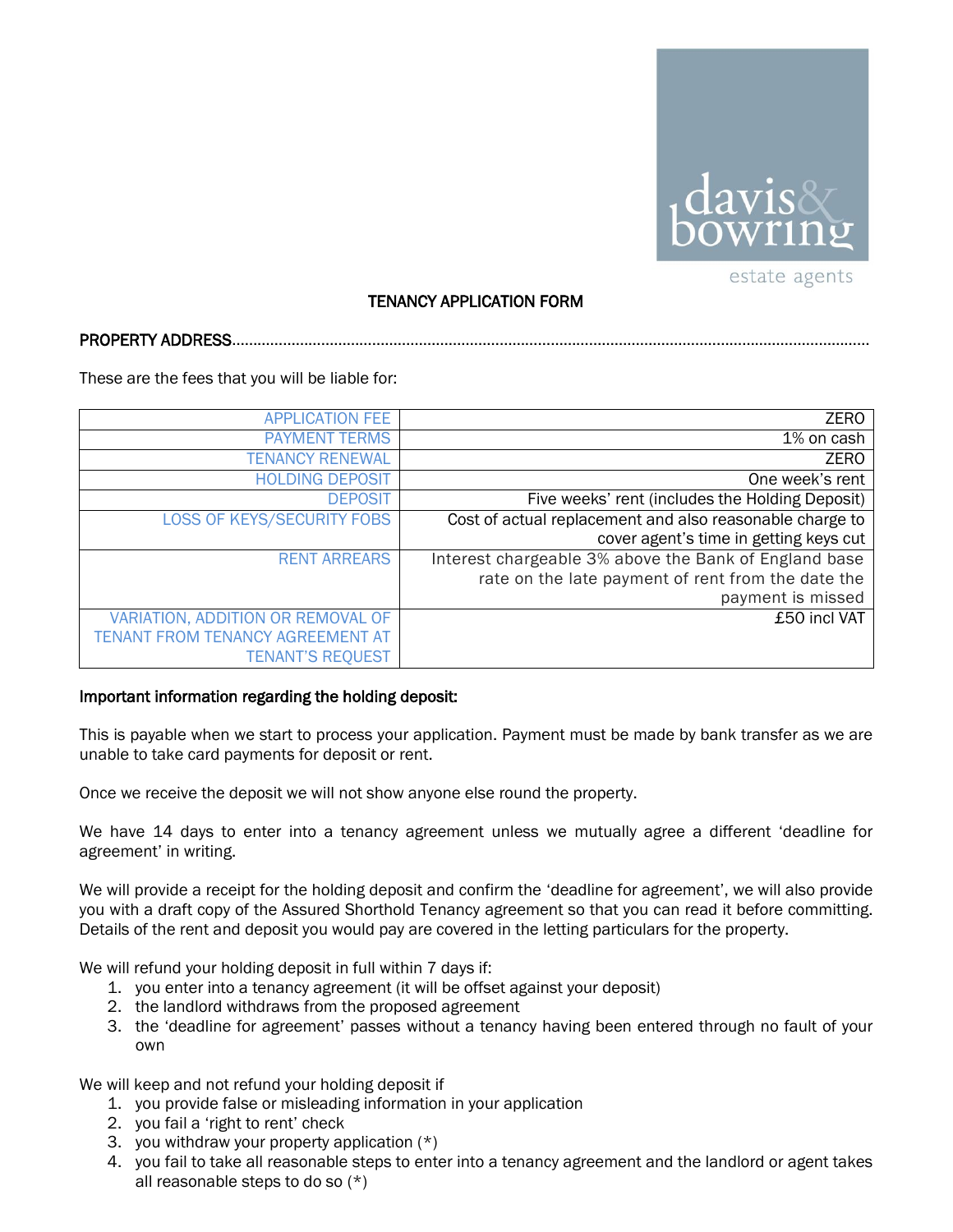(\*) unless a landlord or agent imposes a requirement that breaches the ban or acts in such a way to the tenant or relevant person that it would be unreasonable to expect a tenant to enter into a tenancy agreement with them).

## Important information

- When money is paid: When you sign the tenancy agreement you will need to pay the first month's rent and the deposit (this is the equivalent of five weeks' rent, your holding deposit will be offset against this). Before we can hand keys over to you we will required cleared funds.
- Named tenants: Any tenancy granted would be in the joint names of each applicant over 18 years old. In the case of married or cohabiting couples, tenancies will be in joint names. Any children over 18, still living at home, will be named as tenants and should be included on the application form. Please fill in one form per adult.
- Please note that applicants looking to run a business from a residential property or to work from home should check with our office before making completing this application.
- Proof of identity: Please bring a passport (in date) into the office along with your application. If a passport is not available, please contact Davis & Bowring and alternatives can be discussed. Documents will be photocopied and returned to you. Please also bring a utility invoice in your name from the last three months (not a mobile telephone invoice).
- Personal data please note that full details of your application will be given to our Landlord client to enable them to make the ultimate decision on your application. If you are not successful on this property your application form will be destroyed. If you have any queries in this regard please contact the office.
- What happens after your application has been submitted and accepted? We secure a reference through an online referencing company called Rent4sure who will contact you by email to progress your application.

| Homeowner / rented accommodation / family home |
|------------------------------------------------|
| * Please delete as appropriate                 |
|                                                |
|                                                |
|                                                |
|                                                |
|                                                |
|                                                |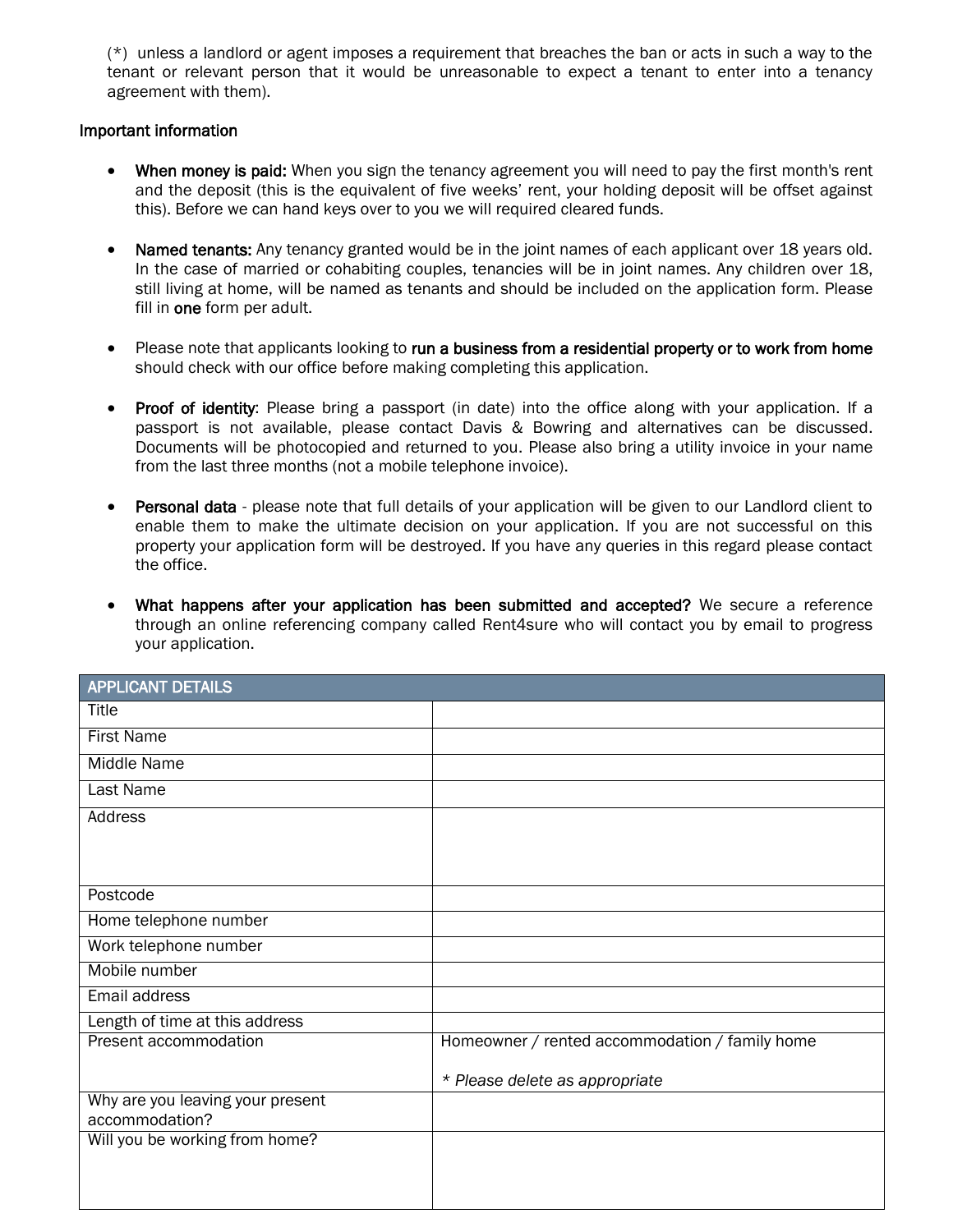| Do you have any pets?                                                             |                                                                                                     |  |
|-----------------------------------------------------------------------------------|-----------------------------------------------------------------------------------------------------|--|
| If yes, please provide details.                                                   |                                                                                                     |  |
| Do you have any children that will be living<br>with you all or part of the time? |                                                                                                     |  |
| If yes, please provide names and ages.                                            |                                                                                                     |  |
| Are you a smoker?                                                                 |                                                                                                     |  |
| What date would you like the prospective<br>tenancy to start?                     |                                                                                                     |  |
| <b>EMPLOYMENT REFERENCE</b>                                                       |                                                                                                     |  |
|                                                                                   | Rent4sure will contact you direct about this, but please also confirm here your employment details: |  |
| Your job title                                                                    |                                                                                                     |  |
| Your employer                                                                     |                                                                                                     |  |
| Company                                                                           |                                                                                                     |  |
| How long have you worked here?                                                    |                                                                                                     |  |
|                                                                                   |                                                                                                     |  |
|                                                                                   |                                                                                                     |  |
|                                                                                   |                                                                                                     |  |
| <b>LANDLORD REFERENCE</b>                                                         |                                                                                                     |  |
| Name/company                                                                      |                                                                                                     |  |
| Phone number                                                                      |                                                                                                     |  |
| Email address                                                                     |                                                                                                     |  |
|                                                                                   |                                                                                                     |  |
| <b>CREDIT HISTORY</b>                                                             |                                                                                                     |  |
| Do you have any adverse credit history? Eg                                        |                                                                                                     |  |
| County Court Judgments,<br>Bankruptcy etc                                         |                                                                                                     |  |
| If yes, please provide details                                                    |                                                                                                     |  |
|                                                                                   |                                                                                                     |  |
|                                                                                   |                                                                                                     |  |
|                                                                                   |                                                                                                     |  |
|                                                                                   |                                                                                                     |  |